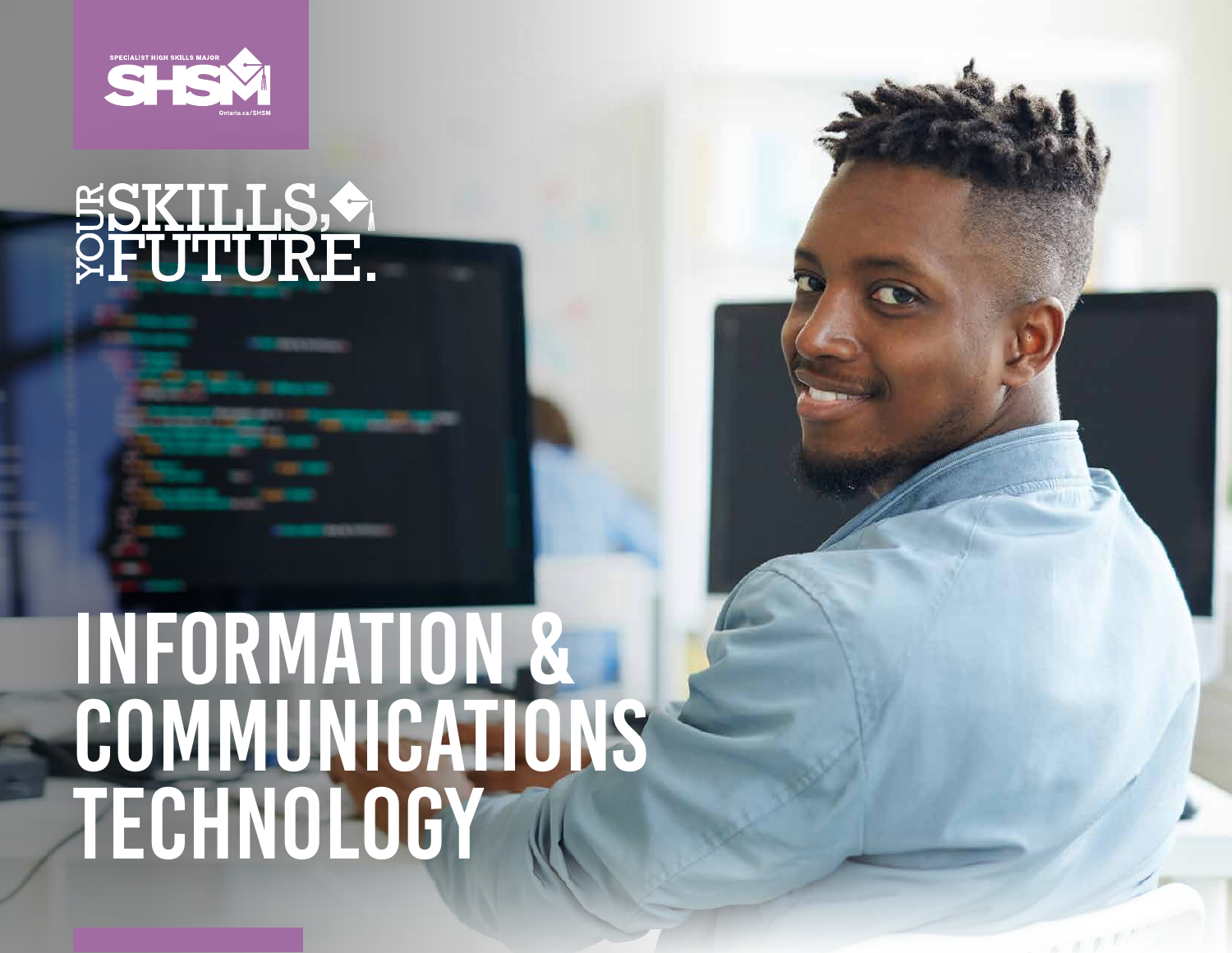## credits

#### **Course Package**

Each Specialist High Skills Major (SHSM) program offers students a bundle of eight to ten credits. These courses are regular Ontario secondary school courses that allow students to work towards their Ontario Secondary School Diploma, but have been bundled as the most relevant courses to prepare students for a future in the information and communications technology program (ICT) sector.

Two credits in this bundle include cooperative education where students pursue a work placement in a field of interest.

#### **Achievements in the Program**

- **Certifications and Awareness Training:** Students complete selected sector-recognized certifications and training
- **Experiential Learning Opportunities:**
	- Have the opportunity to learn from industry professionals
	- Complete two cooperative education credits and gain work experience in the ICT sector
	- See guest speakers and go on field trips to explore careers in information and communications technology
- Gain a **Sector-Partnered Experiences** (SPE) component that includes one of the following options: Innovation Creativity and Entrepreneurship (ICE) training; sector-delivered coding; or, sector-delivered mathematical literacy. The SPE will require a six hour activity, delivered with a sector partner and have an experiential and assessment component
- **Reach Ahead Experiences**: Explore the field and postsecondary education opportunities in the information and communications technology sector
- Completing the SHSM program prepares students for their pathway to **apprenticeship, college, university or work**



#### **The bundle includes:**

- **Four "major" credits** in information and communications technology in Grade 11 and 12
- **Supporting credits:**
	- One Grade 11 or 12 English credit
	- One Grade 11 or 12 math credit
	- One Grade 11 or 12 art, business studies, or science credit
	- Two cooperative education credits to experience life in the information and communications technology sector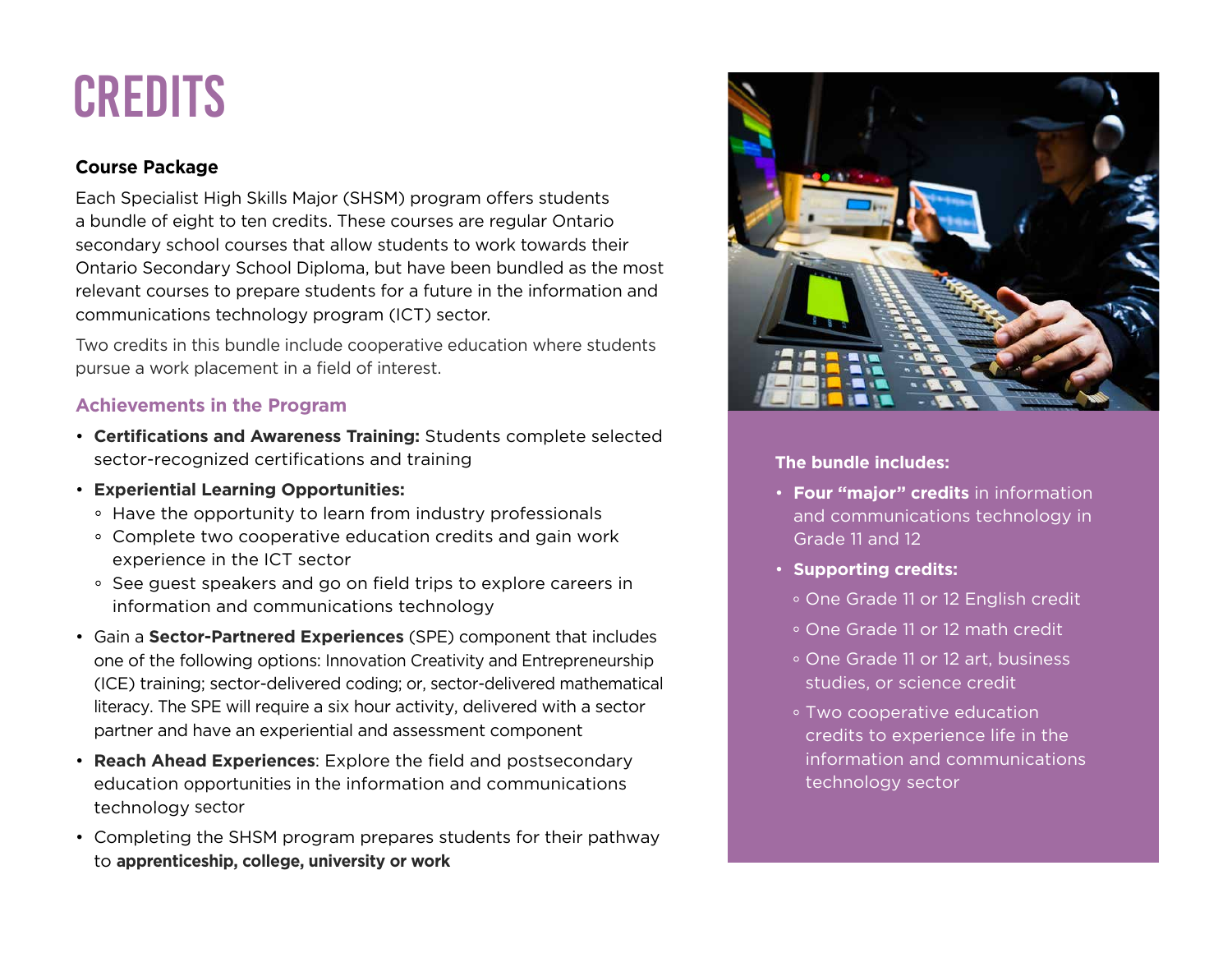## The Experience

#### **Depending on the focus of the ICT SHSM, students will:**

- Explore the areas of multimedia production, computer science, engineering, game design, audio engineering, robotics, app development, video and film production, graphics, photography, animation, web development and architectural/mechanical/interior design
- Develop transferable skills to use across all digital media
- Develop the hard and soft skills needed to communicate through multiple platforms
- Participate in opportunities to explore authentic postsecondary education in their chosen pathways